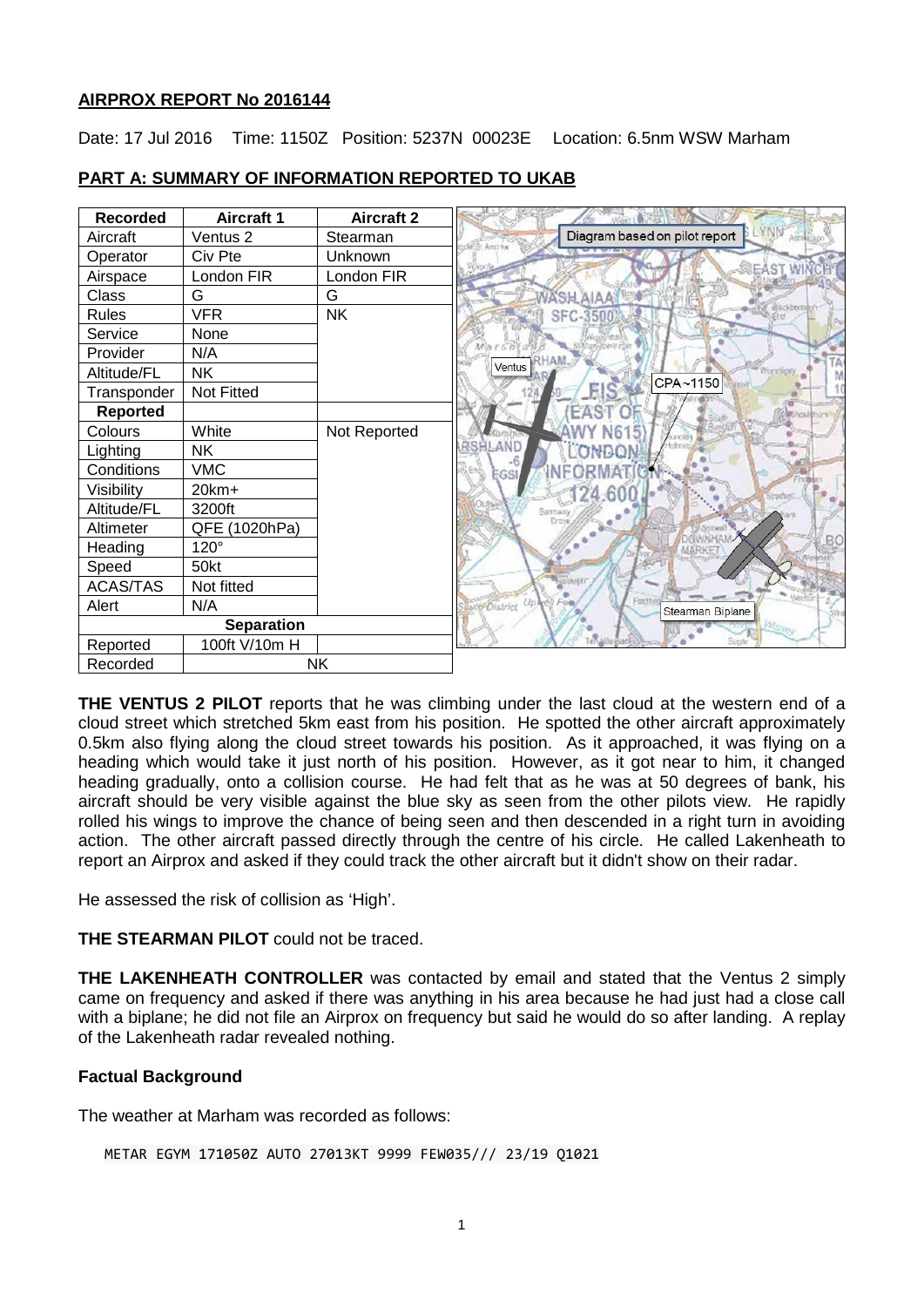## **UKAB Secretariat**

The Ventus 2 and Stearman pilots shared an equal responsibility for collision avoidance and not to operate in such proximity to other aircraft as to create a collision hazard<sup>[1](#page-1-0)</sup>. If the incident geometry is considered as head-on or nearly so then both pilots were required to turn to the right<sup>[2](#page-1-1)</sup>. If the incident geometry is considered as converging then the Stearman pilot was required to give way to the Ventus  $2<sup>3</sup>$  $2<sup>3</sup>$  $2<sup>3</sup>$ .

#### **Comments**

## **BGA**

A good spot by the Ventus pilot. It's unfortunate that the Stearman could not be traced. As a reminder to other pilots, lines of rising air are often found under wind-aligned 'cloud streets', and therefore gliders are likely to be encountered in these areas.

#### **Summary**

An Airprox was reported when a Ventus 2 and a Stearman flew into proximity at 1150 Sunday 17<sup>th</sup> July 2017. The Ventus 2 pilot was operating under VFR in VMC and not in receipt of a Service. The Stearman pilot could not be traced.

#### **PART B: SUMMARY OF THE BOARD'S DISCUSSIONS**

Information available consisted of reports from the pilots of the Ventus 2, transcripts of the relevant RT frequencies, radar photographs/video recordings and reports from the air traffic controllers involved. The Stearman pilot could not be traced.

Looking first at the actions of the glider pilot, the Board Gliding member highlighted that glider pilots often use the updrafts associated with horizontal convective rolls also known as 'cloud streets' as a means of flying straight for long distances. Such cloud streets are identified by long rows of cumulus that are oriented parallel to the direction of the wind and are formed by rising warm air and sinking cool air that can often be identified by rows of cumulus when the air is close to saturation. He commented that other aviators should be aware of the high probability of gliders using these 'cloud streets' if they were present.



Turning specifically to this incident, the Board commended the Ventus pilot for his lookout and his early sighting of the Stearman. They then debated his further actions and, in initially determining that the course of the Stearman would allow the Ventus pilot to continue his present track, some members opined that he was probably justified in maintaining his course. That the Stearman pilot then turned unexpectedly towards him meant that the Ventus pilot was faced with a difficult decision between maintaining track (and lift) versus having to take avoiding action. Other members opined that perhaps the Ventus pilot had maintained his track along the cloud street for too long, and that it may have been prudent for him to have turned away from the Stearman earlier than he did because he could not know what the Stearman pilot's intentions were. The Board agreed that it was a finely balanced judgement either way, but that this incident highlighted the potential risks of assuming that another aircraft would maintain its track when deciding one's own course of action; better to generate a good degree of separation than to 'squeeze by' in the hope that the other pilot would not turn.

 $\overline{\phantom{a}}$ 

<span id="page-1-0"></span><sup>1</sup> SERA.3205 Proximity.

<span id="page-1-1"></span><sup>2</sup> SERA.3210 Right-of-way (c)(1) Approaching head-on.

<span id="page-1-2"></span><sup>3</sup> SERA.3210 Right-of-way (c)(2) Converging.